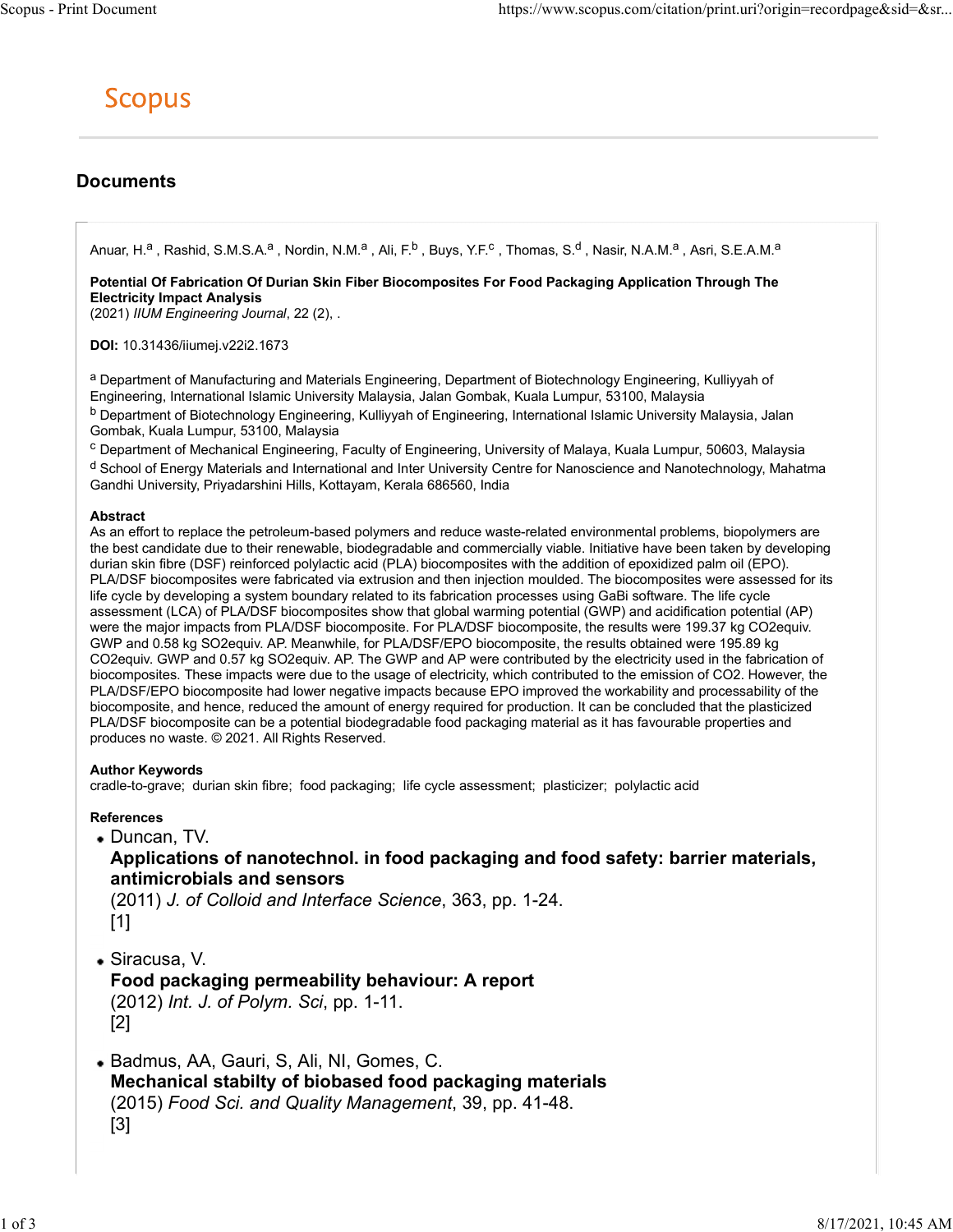- Xu, X, Jayaraman, K, Morin, C, Pecqueux, N. Life cycle assess of wood-fibre-reinforced polypropylene composites (2008) J of Mater. Processing Tech, 198, pp. 168-177. [4] (2006) ISO 14040: Environmental management - life cycle asses. – princ. and framew, [5] ISO, a. Int Organization for Standardization, Genève, Switzerland (2006) ISO 14044: Environmental management - life cycle assess, [6] ISO, b. princ. and framew. Int. Organization for Standardization, Genève, Switzerland Subramaniam, V, May, CY, Muhammad, H, Hashim, Z, Tan, YA, Wei, PC. Life cycle assess.of the production of crude palm oil (part 3) (2010) J. of Oil Palm Research, 22, pp. 895-903. [7] Schmidt, JH. Scopus - Print Document<br>
• Xu, X, Jayaraman, K, Morin, C, Pecqueux, N.<br>
• Xu, X, Jayaraman, K, Morin, C, Pecqueux, N.<br> **Life cycle assess of wood-fibre-reinforced polypropylene composites**<br>
(2008) J of Mater. Processing Te
	- Comparative life cycle assess. of rapeseed oil and palm oil (2010) The Int J. of Life Cycle Assess, 15, pp. 183-197. [8]
	- Flynn, HC, Canals, LMI, Keller, E, King, H, Sim, S, Hastings, A, Smith, P. Quantifying global greenhouse gas emissions from land-use change for crop production (2012) Global Change Biology, 18, pp. 1622-1635. [9]
	- Choo, YM, Muhamad, H, Hashim, Z, Subramaniam, V, Puah, CW, Tan, Y. Determination of GHG contributions by subsystems in the oil palm supply chain using the LCA approach (2011) The Int. J. of Life Cycle Assess, 16, pp. 669-681. [10]
	- Vink, ETH, Davies, S. Life cycle inventory and impact assessment data for 2014 IngeoTM polylactide production

(2015) Industrial Biotechnology, 11, pp. 167-180.  $[11]$ 

- Jusoh, ER, Ismail, MH, Abdullah, LC, Robiah, Y, Rahman, WAWA. Crude palm oil as a bioadditive in polypropylene blown films (2012) Bioresources, 7, pp. 859-867. [12]
- Sanyang, ML, Sapuan, SM, Jawaid, M, Ishak, MR, Sahari, J. Effect of plasticizer type and concentration on physical properties of biodegradable films based on sugar palm (Arenga pinnata) starch for food packaging (2016) J. of Food Sci. and Tech, 53, pp. 326-336. [13]
- Zaid, SM, Myeda, NE, Mahyuddin, N, Sulaiman, R. Malaysia's rising GHG emissions and carbon 'lock-in' risk: A review of Malaysian building sector legislation and policy (2015) J. of Surv., Construction and Property, 6, pp. 1-1.